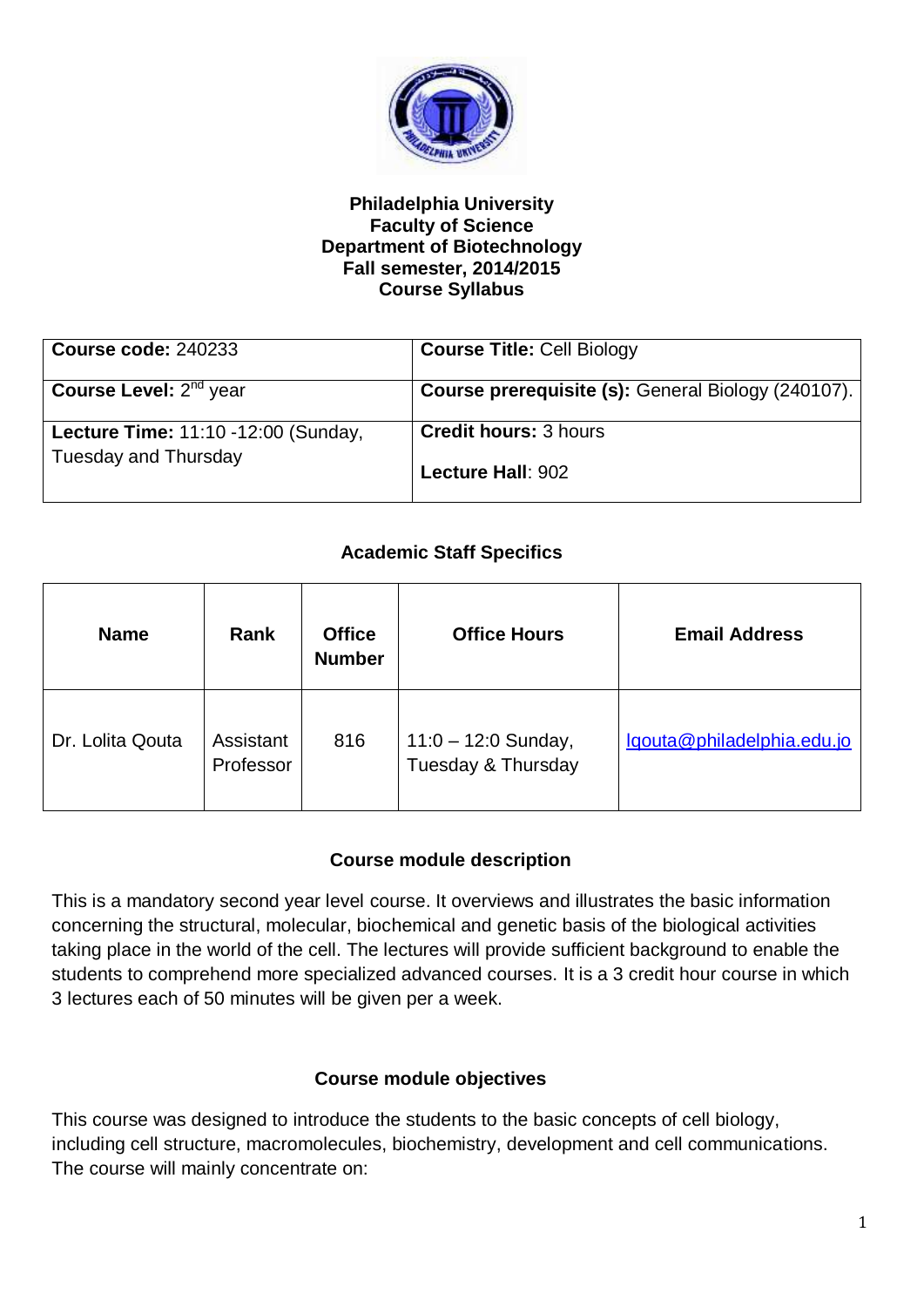- 1. The molecular organization of eukaryotic cells, function and structure of different organelles, regulatory mechanisms of vital processes like cell communication, and flow of information and transport across membranes.
- 2. The important features and functions of biological membranes and the machinery of endomembrane transport and trafficking pathways.
- 3. The features of the cytoskeleton as well as basic mechanisms of cell communication.

## **Course/ module components**

## **Text books and web sites**

- Hardinm J. M., Bertoni, G., Kleinsmith, L.J., Becker, W. M. 2012. The world of the Cell. 8<sup>th</sup> Edition. Benjamin Cummings publishing company, USA ISBN: 978-0-321-709783
- Alberts, B., Bray, D., Hopkin, K., Johnson, A.D., Lewis, J., Raff, M., Roberts, K., and Walter, P. 2013. Essential Cell Biology. 4<sup>th</sup> Edition. Garland Science (Taylor and Francis Group). ISBN-13: 978-0815344544
- Some assigned readings from recent publications that will be distributed in the class.

# **Learning outcomes**

Upon the completion of this course, the students should have developed a basic knowledge and are able to discuss and analyze the information in:

- The structure and functions of cellular organelles; transport through membranes, and cell-cell communication based on specific vital interactions between macromolecules.
- The cellular mechanisms that allow and coordinate reception and transduction of environmental information.
- The cytoskeleton and molecular machines of cellular motility.

### **Communication skills (personal and academic).**

The students will be encouraged and trained to do presentations illustrating the ideas and concepts discussed in class. Each student will work on his project alone. You'll be given a list of the different suggested topics. Start preparing for your talk early and don't wait till the last minute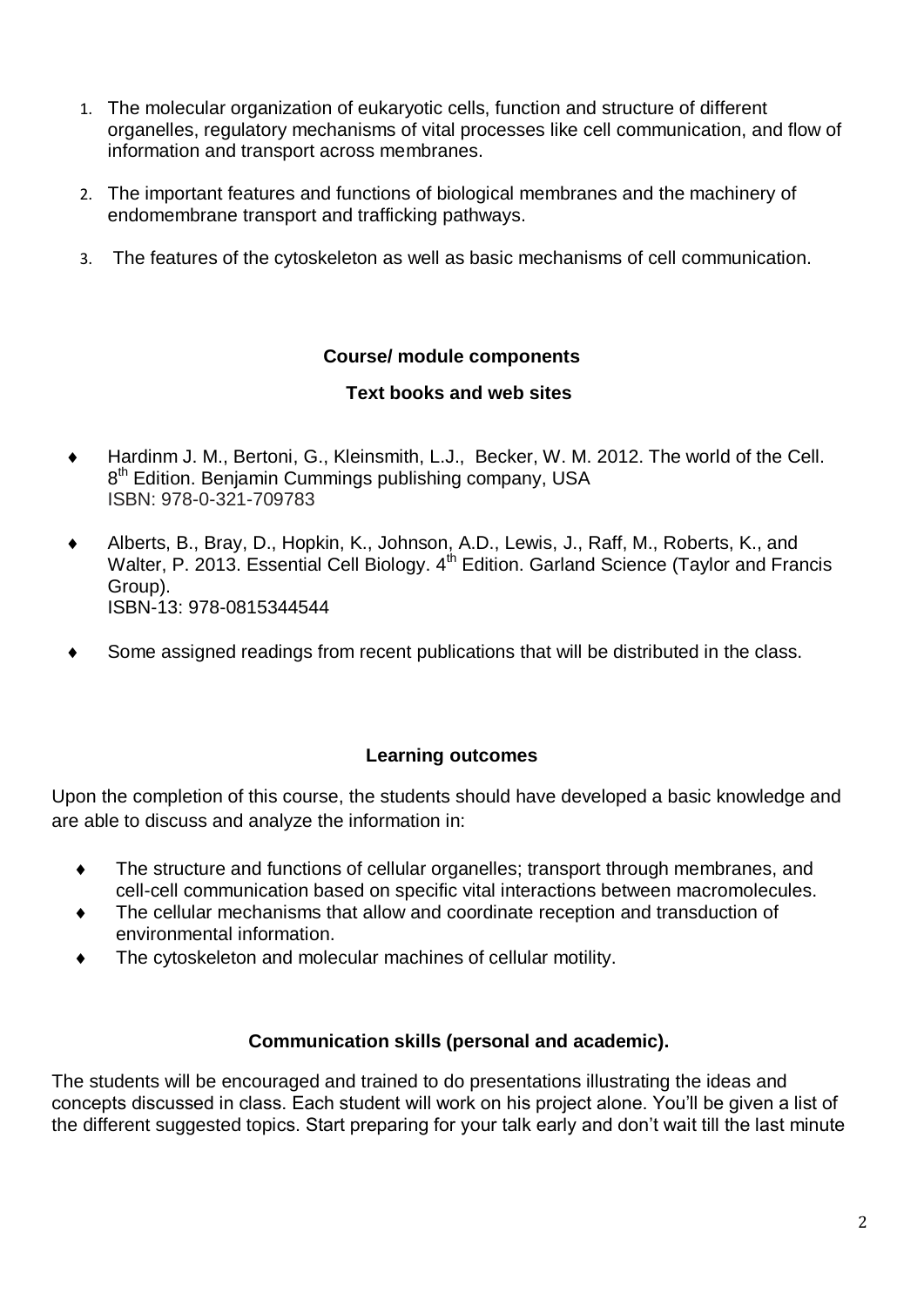#### **Assessment instruments**

| <b>Assessment Instruments</b>                    | <b>Mark</b> |
|--------------------------------------------------|-------------|
| First hour exam                                  | 20          |
| Second hour examination                          | 20          |
| Quizzes & (a total of 3 quizzes)<br>+ Worksheets | 20          |
| Final examination                                | 40          |
| Total                                            | 100         |

#### **Expected workload**

The students are encouraged to attend all the lectures and keep good notes of every topic discussed in class. Reading the covered material in advance will definitely enrich the student's vocabulary and enable him/her to follow the subjects discussed in the lecture. Every student is expected to spend 4 hours per week to prepare and/or study the assigned material.

#### **Course/module academic calendar**

| <b>Week</b>                | <b>Subject</b>                                                            |
|----------------------------|---------------------------------------------------------------------------|
| October 19, 21, 23         | Chapter 4: Cells and organelles (Revision: Worksheet I)                   |
| & 26                       |                                                                           |
| <b>October 28 &amp; 30</b> | Chapter 7: Membranes: Their structure, function and chemistry             |
| November 2,476             |                                                                           |
| November 9, 11, 13         | Chapter 8: Transport across membranes: overcoming the permeability        |
| & 16                       | barrier                                                                   |
| November 18, 20, 23,       | Chapter 12: The endomembrane system and peroxisomes                       |
| 25 & 27                    |                                                                           |
| <b>November 30</b>         | Chapter 14: Signal transduction mechanisms. III. Messengers and receptors |
| December 2,4, 7 & 9        |                                                                           |
| December 11, 14, 16,       | Chapter 15: Cytoskeletal system                                           |
| 18 & 21                    |                                                                           |
| December 23, 28, 30        | Chapter 16: Cellular movement. Motility and contractility                 |
| <b>January 4,6 &amp; 8</b> |                                                                           |
| January 11, 13, 15 18      | Chapter 17: Cell adhesions. Cell junctions and extracellular              |
| & 21                       |                                                                           |
|                            | *****19-27/11/2014 period of First Hour Exams                             |
| <b>Important Dates for</b> | ***** Thursday 25/12/2015 Christmas Holiday<br>*****                      |
|                            | ***** 28-6/1/2015 period of Second Hour Exams                             |